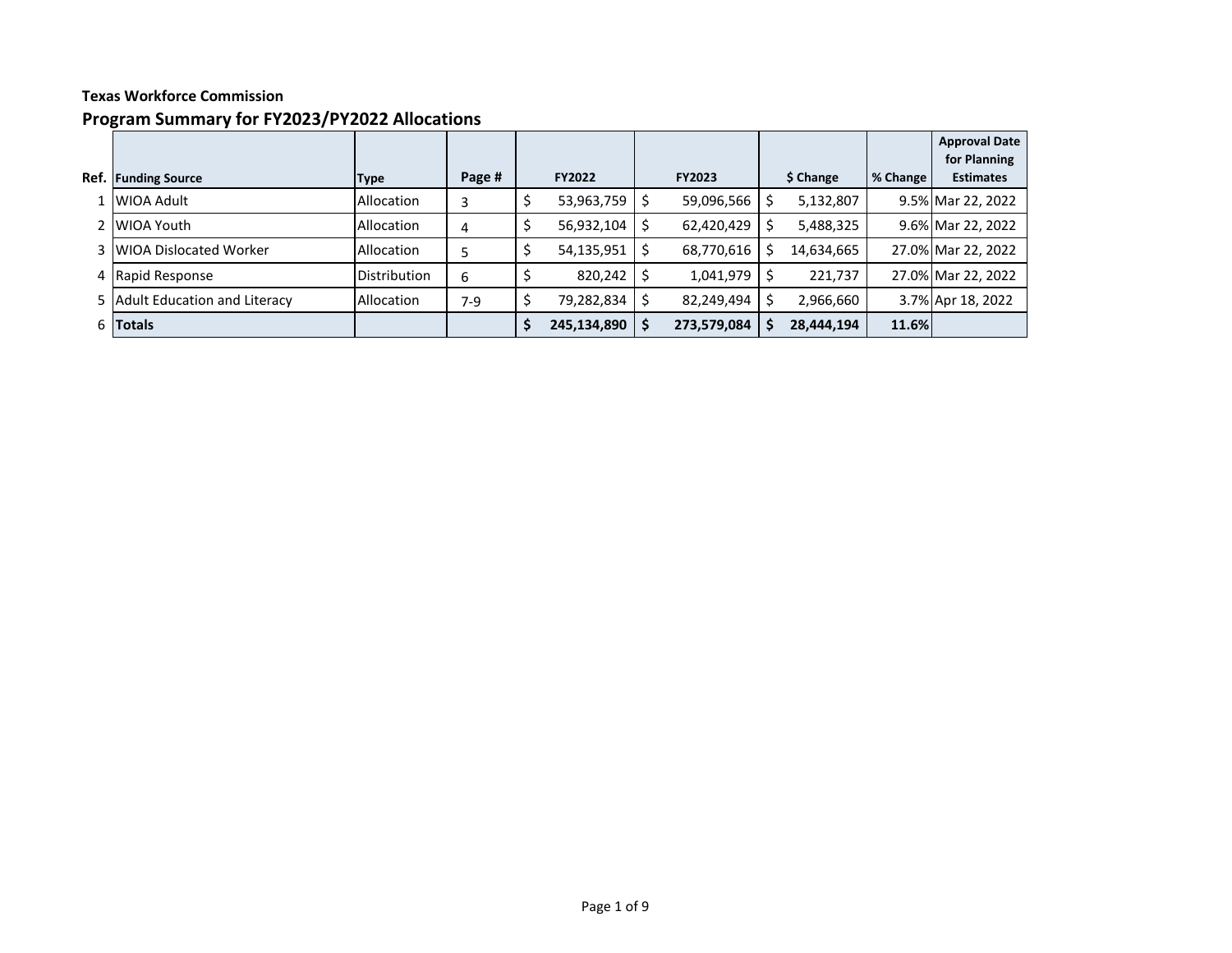### **Texas Workforce Commission FY2023/PY2022 Combined Allocations for WIOA Adult, Youth, and Dislocated Worker**

|                    |                         |    |                     |    |                     | $\%$       | \$ Change             |                     | \$ Change  |                         |                 |
|--------------------|-------------------------|----|---------------------|----|---------------------|------------|-----------------------|---------------------|------------|-------------------------|-----------------|
|                    | LWDA # LWDA Name        |    | FY2022 <sup>1</sup> |    | FY2023 <sup>2</sup> | Change     | (Factors)             |                     | (Funding)  |                         | \$ Total Change |
| 1                  | Panhandle               | \$ | 1,772,254           | \$ | 2,049,143           | 15.6% \$   | $(11,706)$ \$         |                     | 288,595    | \$                      | 276,889         |
| $\overline{2}$     | South Plains            | \$ | 2,211,733           | \$ | 2,685,983           | 21.4% \$   | 108,581               | \$                  | 365,668    | \$                      | 474,250         |
| 3                  | North Texas             | \$ | 1,381,076           | \$ | 1,546,193           | 12.0% \$   | $(67,504)$ \$         |                     | 232,621    | \$                      | 165,117         |
| 4                  | North Central           | \$ | 13,464,440          | \$ | 14,026,656          | $4.2\%$ \$ | $(1,429,264)$ \$      |                     | 1,991,480  | \$                      | 562,216         |
| 5                  | <b>Tarrant County</b>   | \$ | 10,582,142          | \$ | 12,081,411          | 14.2% \$   | (119, 725)            | \$                  | 1,618,994  | \$                      | 1,499,269       |
| 6                  | <b>Dallas</b>           | \$ | 14,652,539          | \$ | 16,832,227          | 14.9% \$   | (25, 713)             | \$ ا                | 2,205,401  | \$                      | 2,179,688       |
| $\overline{7}$     | Northeast               | \$ | 2,256,098           | \$ | 2,822,405           | 25.1% \$   | 144,324               | \$                  | 421,984    | \$                      | 566,307         |
| 8                  | East Texas              | \$ | 4,933,101           | \$ | 5,927,398           | 20.2% \$   | 151,316               | \$                  | 842,981    | \$                      | 994,297         |
| 9                  | <b>West Central</b>     | \$ | 1,965,277           | \$ | 2,359,048           | 20.0% \$   | 36,093                | \$                  | 357,678    | \$                      | 393,771         |
| 10                 | <b>Upper Rio Grande</b> | \$ | 5,140,274           | \$ | 5,497,659           | 7.0% \$    | (314, 222)            | \$ ا                | 671,607    | \$                      | 357,385         |
| 11                 | Permian Basin           | \$ | 2,998,945           | \$ | 4,299,119           | 43.4% \$   | 716,817               | \$                  | 583,357    | \$                      | 1,300,174       |
| 12                 | Concho Valley           | \$ | 960,033             | \$ | 1,219,473           | 27.0% \$   | 66,616                | \$                  | 192,825    | \$                      | 259,440         |
| 13                 | <b>Heart of Texas</b>   | \$ | 2,275,496           | \$ | 2,615,070           | 14.9% \$   | $(51,941)$ \$         |                     | 391,515    | \$                      | 339,574         |
| 14                 | Capital Area            | \$ | 6,352,503           | \$ | 6,416,019           | 1.0%       | \$<br>$(813, 854)$ \$ |                     | 877,371    | $\overline{\mathsf{S}}$ | 63,516          |
| 15                 | <b>Rural Capital</b>    | \$ | 4,540,892           | \$ | 4,673,193           | 2.9% \$    | (537, 962)            | \$ ا                | 670,264    | \$                      | 132,301         |
| 16                 | <b>Brazos Valley</b>    | \$ | 2,153,122           | \$ | 2,524,034           | 17.2% \$   | 15,405                | \$                  | 355,507    | \$                      | 370,912         |
| 17                 | Deep East Texas         | \$ | 3,154,916           | \$ | 3,636,616           | 15.3% \$   | 7,485                 | \$                  | 474,216    | \$                      | 481,700         |
| 18                 | Southeast Texas         | \$ | 3,711,578           | \$ | 4,655,120           | 25.4% \$   | 353,449               | \$                  | 590,094    | \$                      | 943,542         |
| 19                 | Golden Crescent         | \$ | 1,324,768           | \$ | 1,607,453           | 21.3% \$   | 31,409                | \$                  | 251,275    | \$                      | 282,685         |
| 20                 | Alamo                   | \$ | 13,056,300          | \$ | 14,317,024          | $9.7\%$ \$ | (640, 429)            | \$ ا                | 1,901,153  | \$                      | 1,260,724       |
| 21                 | South Texas             | \$ | 1,783,928           | \$ | 2,235,916           | 25.3% \$   | 172,608               | \$                  | 279,380    | \$                      | 451,988         |
| 22                 | Coastal Bend            | \$ | 4,412,882           | \$ | 5,021,094           | 13.8% \$   | (44, 880)             | $\ddot{\mathsf{S}}$ | 653,092    | \$                      | 608,212         |
| 23                 | Lower Rio Grande        | \$ | 10,168,780          | \$ | 12,441,865          | 22.4% \$   | 814,305               | \$                  | 1,458,780  | \$                      | 2,273,085       |
| 24                 | Cameron County          | \$ | 3,964,765           | \$ | 4,331,041           | $9.2\%$ \$ | $(137, 365)$ \$       |                     | 503,642    | \$                      | 366,276         |
| 25                 | Texoma                  | \$ | 1,111,385           | \$ | 1,316,737           | 18.5% \$   | 339                   | \$                  | 205,012    | \$                      | 205,352         |
| 26                 | <b>Central Texas</b>    | \$ | 2,771,832           | \$ | 3,015,877           | 8.8%       | \$<br>(170, 186)      | $\zeta$             | 414,232    | \$                      | 244,045         |
| 27                 | Middle Rio Grande       | \$ | 1,662,066           | \$ | 1,910,804           | 15.0% \$   | 4,314                 | \$                  | 244,423    | \$                      | 248,738         |
| 28                 | <b>Gulf Coast</b>       | \$ | 40,268,689          | \$ | 48,223,033          | 19.8% \$   | 1,741,690             | \$                  | 6,212,650  | \$                      | 7,954,344       |
| <b>LWDA Totals</b> |                         | Ś  | 165,031,814         | Ś. | 190,287,611         | 15.3% \$   |                       | \$                  | 25,255,797 | \$                      | 25,255,797      |

#### **WIOA Statewide/Rapid Response**

| <b>IWIOA Statewide Activities</b> | 29.412.758  | 33.947.924  | 13.4% |  | 4.535.166  | 4.535.166  |
|-----------------------------------|-------------|-------------|-------|--|------------|------------|
| Rapid Response                    | 1.640.482   | 2.083.958   | 21.3% |  | 443.476    | 443.476    |
| <b>State of Texas Allotment</b>   | 196.085.054 | 226,319,493 | 15.4% |  | 30.234.439 | 30.234.439 |

**1:** Approved by the Commission on June 8, 2021.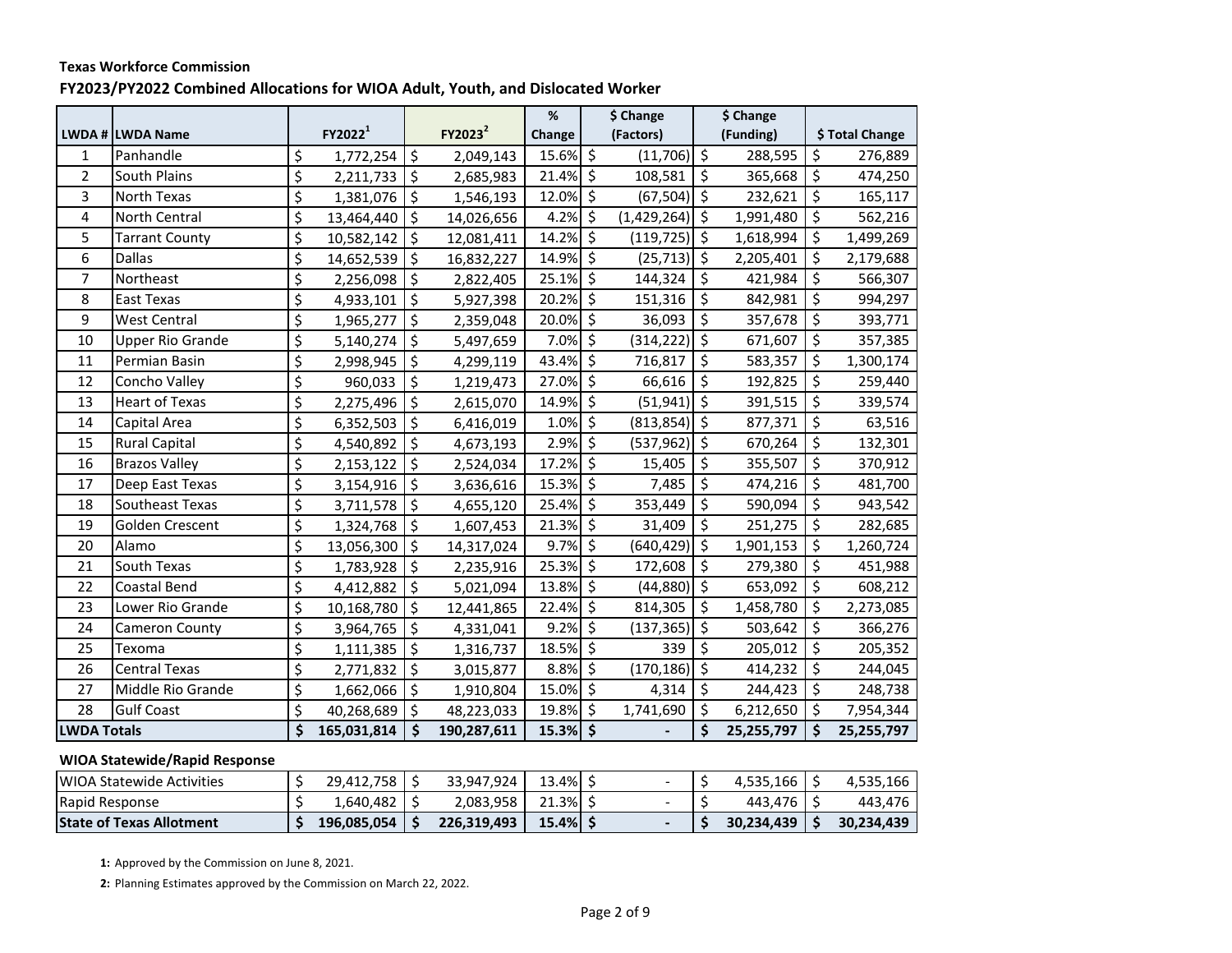#### **FY2023/PY2022 WIOA Adult Allocation**

|                    | LWDA # LWDA Name        |                         | FY2022 <sup>1</sup> |                          | FY2023 <sup>2</sup> | %<br>Change |                          | \$ Change<br>(Factors) |                  | \$ Change<br>(Funding) |         | \$ Total Change |
|--------------------|-------------------------|-------------------------|---------------------|--------------------------|---------------------|-------------|--------------------------|------------------------|------------------|------------------------|---------|-----------------|
| $\mathbf{1}$       | Panhandle               | \$                      | 526,226             | $\zeta$                  | 584,952             | 11.2%       | $\overline{\mathcal{S}}$ | 7,920                  | \$               | 50,806                 | $\zeta$ | 58,726          |
| $\overline{2}$     | <b>South Plains</b>     | \$                      | 631,640             | $\overline{\xi}$         | 699,491             | 10.7%       | $\zeta$                  | 7,097                  | $\overline{\xi}$ | 60,754                 | $\zeta$ | 67,851          |
| 3                  | North Texas             | $\overline{\mathsf{S}}$ | 338,322             | $\zeta$                  | 392,343             | 16.0%       | \$                       | 19,944                 | \$               | 34,077                 | \$      | 54,021          |
| 4                  | <b>North Central</b>    | \$                      | 3,763,165           | \$                       | 3,777,324           | 0.4%        | \$                       | (313, 919)             | $\zeta$          | 328,078                | $\zeta$ | 14,159          |
| 5                  | <b>Tarrant County</b>   | \$                      | 3,488,544           | \$                       | 3,732,241           | 7.0%        | $\zeta$                  | (80, 465)              | $\zeta$          | 324,162                | $\zeta$ | 243,697         |
| 6                  | <b>Dallas</b>           | \$                      | 4,932,404           | $\zeta$                  | 5,476,196           | 11.0%       | \$                       | 68,160                 | \$               | 475,632                | \$      | 543,792         |
| $\overline{7}$     | Northeast               | \$                      | 657,336             | $\zeta$                  | 707,867             | 7.7%        | \$                       | (10, 951)              | \$               | 61,482                 | \$      | 50,531          |
| 8                  | East Texas              | \$                      | 1,522,612           | $\zeta$                  | 1,672,240           | 9.8%        | \$                       | 4,386                  | \$               | 145,242                | \$      | 149,628         |
| 9                  | <b>West Central</b>     | \$                      | 482,150             | $\overline{\varsigma}$   | 553,321             | 14.8%       | \$                       | 23,113                 | \$               | 48,058                 | $\zeta$ | 71,171          |
| 10                 | <b>Upper Rio Grande</b> | \$                      | 1,835,995           | $\zeta$                  | 1,891,581           | 3.0%        | \$                       | (108, 707)             | \$               | 164,293                | $\zeta$ | 55,586          |
| 11                 | Permian Basin           | \$                      | 940,032             | $\zeta$                  | 1,315,889           | 40.0%       | \$                       | 261,566                | \$               | 114,291                | $\zeta$ | 375,857         |
| 12                 | Concho Valley           | \$                      | 223,820             | $\overline{\mathcal{S}}$ | 256,230             | 14.5%       | \$                       | 10,155                 | \$               | 22,255                 | $\zeta$ | 32,410          |
| 13                 | <b>Heart of Texas</b>   | \$                      | 573,927             | $\overline{\xi}$         | 611,305             | 6.5%        | \$                       | (15, 716)              | $\zeta$          | 53,094                 | \$      | 37,378          |
| 14                 | Capital Area            | \$                      | 1,830,856           | \$                       | 1,852,031           | 1.2%        | $\zeta$                  | $(139, 683)$ \$        |                  | 160,858                | $\zeta$ | 21,175          |
| 15                 | <b>Rural Capital</b>    | \$                      | 1,201,059           | \$                       | 1,193,638           | $-0.6%$     | \$                       | (111,094)              | \$               | 103,673                | \$      | (7, 421)        |
| 16                 | <b>Brazos Valley</b>    | \$                      | 490,139             | \$                       | 563,691             | 15.0%       | \$                       | 24,593                 | \$               | 48,959                 | \$      | 73,552          |
| 17                 | Deep East Texas         | \$                      | 1,122,625           | \$                       | 1,171,021           | 4.3%        | \$                       | (53, 313)              | \$               | 101,709                | $\zeta$ | 48,396          |
| 18                 | Southeast Texas         | \$                      | 1,380,059           | \$                       | 1,588,365           | 15.1%       | $\zeta$                  | 70,349                 | \$               | 137,957                | \$      | 208,306         |
| 19                 | Golden Crescent         | \$                      | 308,385             | $\overline{\xi}$         | 362,122             | 17.4%       | \$                       | 22,285                 | \$               | 31,452                 | $\zeta$ | 53,737          |
| 20                 | Alamo                   | \$                      | 4,126,744           | \$                       | 4,403,641           | 6.7%        | \$                       | (105, 579)             | $\zeta$          | 382,476                | \$      | 276,897         |
| 21                 | South Texas             | \$                      | 647,434             | $\zeta$                  | 748,517             | 15.6%       | \$                       | 36,071                 | \$               | 65,012                 | \$      | 101,083         |
| 22                 | Coastal Bend            | \$                      | 1,514,463           | \$                       | 1,617,444           | 6.8%        | \$                       | (37, 501)              | \$               | 140,482                | \$      | 102,981         |
| 23                 | Lower Rio Grande        | \$                      | 4,018,621           | \$                       | 4,546,123           | 13.1%       | \$                       | 132,651                | \$               | 394,851                | \$      | 527,502         |
| 24                 | Cameron County          | \$                      | 1,491,359           | \$                       | 1,599,467           | 7.2%        | \$                       | (30, 813)              | \$               | 138,921                | \$      | 108,108         |
| 25                 | Texoma                  | \$                      | 278,313             | $\zeta$                  | 299,637             | 7.7%        | \$                       | (4,700)                | l\$              | 26,024                 | $\zeta$ | 21,324          |
| 26                 | <b>Central Texas</b>    | \$                      | 921,339             | $\zeta$                  | 913,986             | $-0.8%$     | \$                       | (86, 737)              | $\zeta$          | 79,384                 | $\zeta$ | (7, 353)        |
| 27                 | Middle Rio Grande       | \$                      | 595,766             | $\zeta$                  | 622,831             | 4.5%        | \$                       | $(27,030)$ \$          |                  | 54,095                 | $\zeta$ | 27,065          |
| 28                 | <b>Gulf Coast</b>       | \$                      | 14,120,424          | \$                       | 15,943,072          | 12.9%       | $\zeta$                  | 437,918                | \$               | 1,384,730              | \$      | 1,822,648       |
| <b>LWDA Totals</b> |                         | \$                      | 53,963,759          | $\dot{\mathsf{s}}$       | 59,096,566          | 9.5%        | \$                       |                        | \$               | 5,132,807              | \$      | 5,132,807       |
|                    | <b>LWDA Percent</b>     |                         | 85.0%               |                          | 85.0%               |             |                          |                        |                  |                        |         |                 |

**1:** Approved by the Commission on June 8, 2021.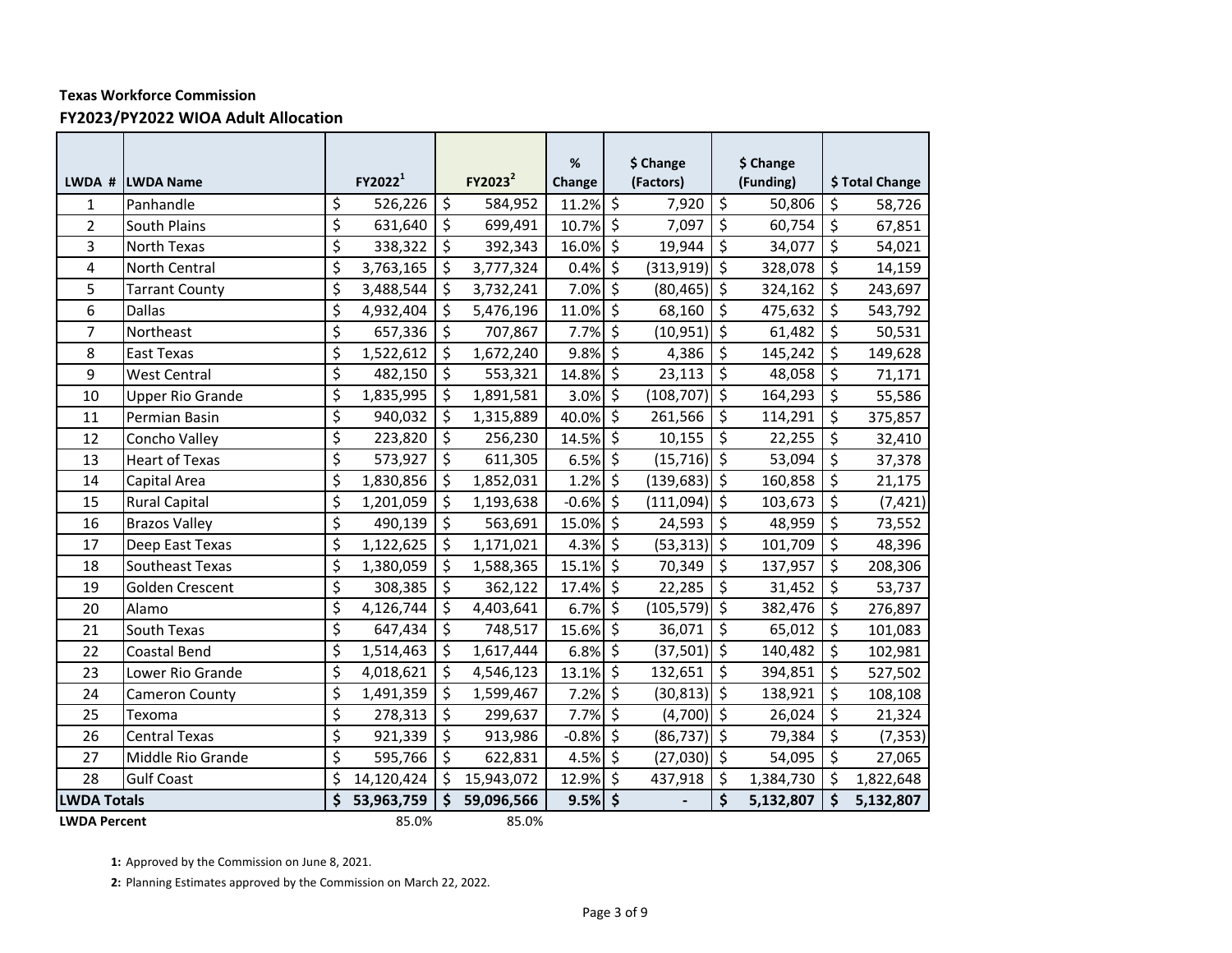## **Texas Workforce Commission FY2023/PY2022 WIOA Youth Allocation**

|                    |                         |    |                     |    |                     |          |                    | \$ Change     |         | \$ Change |    |                 |
|--------------------|-------------------------|----|---------------------|----|---------------------|----------|--------------------|---------------|---------|-----------|----|-----------------|
| LWDA #             | <b>LWDA Name</b>        |    | FY2022 <sup>1</sup> |    | FY2023 <sup>2</sup> | % Change |                    | (Factors)     |         | (Funding) |    | \$ Total Change |
| $\mathbf{1}$       | Panhandle               | \$ | 531,344             | \$ | 590,939             | 11.2% \$ |                    | 7,637         | \$      | 51,958    | \$ | 59,595          |
| $\overline{2}$     | South Plains            | \$ | 839,637             | \$ | 943,470             | 12.4%    | $\zeta$            | 20,878        | \$      | 82,955    | \$ | 103,833         |
| 3                  | North Texas             | \$ | 322,902             | \$ | 376,370             | 16.6%    | $\zeta$            | 20,375        | \$      | 33,093    | \$ | 53,468          |
| 4                  | North Central           | \$ | 4,113,978           | \$ | 4,145,597           | 0.8%     | $\zeta$            | (332, 883)    | \$      | 364,502   | \$ | 31,619          |
| 5                  | <b>Tarrant County</b>   | \$ | 3,608,388           | \$ | 3,858,983           | 6.9%     | $\zeta$            | (88, 707)     | \$      | 339,302   | \$ | 250,595         |
| 6                  | <b>Dallas</b>           | \$ | 4,951,599           | \$ | 5,500,054           | 11.1%    | \$                 | 64,862        | \$      | 483,593   | \$ | 548,455         |
| $\overline{7}$     | Northeast               | \$ | 663,291             | \$ | 716,545             | 8.0%     | $\zeta$            | (9,749)       | $\zeta$ | 63,003    | \$ | 53,254          |
| 8                  | East Texas              | \$ | 1,524,152           | \$ | 1,663,813           | 9.2%     | $\zeta$            | (6,630)       | \$      | 146,291   | \$ | 139,661         |
| 9                  | <b>West Central</b>     | \$ | 521,105             | \$ | 597,744             | 14.7%    | Š.                 | 24,082        | \$      | 52,557    | \$ | 76,639          |
| 10                 | <b>Upper Rio Grande</b> | \$ | 2,005,511           | \$ | 2,082,610           | 3.8%     | \$                 | (106, 015)    | \$      | 183,114   | \$ | 77,099          |
| 11                 | Permian Basin           | \$ | 936,336             | \$ | 1,327,513           | 41.8%    | $\zeta$            | 274,455       | \$      | 116,722   | \$ | 391,177         |
| 12                 | Concho Valley           | \$ | 240,780             | \$ | 275,573             | 14.5%    | $\zeta$            | 10,563        | \$      | 24,230    | \$ | 34,793          |
| 13                 | <b>Heart of Texas</b>   | \$ | 655,557             | \$ | 704,592             | 7.5%     | $\zeta$            | (12, 917)     | $\zeta$ | 61,952    | \$ | 49,035          |
| 14                 | Capital Area            | \$ | 2,008,530           | \$ | 2,039,754           | 1.6%     | $\zeta$            | (148, 121)    | \$      | 179,345   | \$ | 31,224          |
| 15                 | <b>Rural Capital</b>    | \$ | 1,386,868           | \$ | 1,392,329           | 0.4%     | $\zeta$            | (116,960)     | \$ ا    | 122,421   | \$ | 5,461           |
| 16                 | <b>Brazos Valley</b>    | \$ | 779,653             | \$ | 885,828             | 13.6%    | $\zeta$            | 28,288        | \$      | 77,887    | \$ | 106,175         |
| 17                 | Deep East Texas         | \$ | 1,166,646           | Ś  | 1,218,632           | 4.5%     | \$                 | (55, 162)     | \$      | 107,148   | \$ | 51,986          |
| 18                 | Southeast Texas         | \$ | 1,388,165           | \$ | 1,605,403           | 15.6%    | \$                 | 76,083        | \$      | 141,155   | \$ | 217,238         |
| 19                 | Golden Crescent         | \$ | 307,000             | \$ | 361,853             | 17.9%    | \$                 | 23,037        | \$      | 31,816    | \$ | 54,853          |
| 20                 | Alamo                   | \$ | 4,430,155           | \$ | 4,732,035           | 6.8%     | $\zeta$            | (114, 185)    | \$      | 416,065   | \$ | 301,880         |
| 21                 | South Texas             | \$ | 708,372             | \$ | 818,040             | 15.5%    | $\zeta$            | 37,742        | \$      | 71,926    | \$ | 109,668         |
| 22                 | Coastal Bend            | \$ | 1,584,376           | \$ | 1,695,253           | 7.0%     | \$                 | (38, 179)     | $\zeta$ | 149,056   | \$ | 110,877         |
| 23                 | Lower Rio Grande        | \$ | 4,350,058           | \$ | 4,935,314           | 13.5%    | $\zeta$            | 151,318       | \$      | 433,938   | \$ | 585,256         |
| 24                 | Cameron County          | \$ | 1,616,524           | \$ | 1,734,237           | 7.3%     | $\ddot{\varsigma}$ | (34, 770)     | \$      | 152,483   | \$ | 117,713         |
| 25                 | Texoma                  | \$ | 278,910             | Ś. | 299,921             | 7.5%     | $\zeta$            | $(5,359)$ \$  |         | 26,370    | \$ | 21,011          |
| 26                 | <b>Central Texas</b>    | \$ | 909,218             | \$ | 900,415             | $-1.0%$  | $\zeta$            | (87, 972)     | $\zeta$ | 79,169    | \$ | (8, 803)        |
| 27                 | Middle Rio Grande       | \$ | 638,264             | \$ | 670,701             | 5.1%     | $\zeta$            | $(26,534)$ \$ |         | 58,971    | \$ | 32,437          |
| 28                 | <b>Gulf Coast</b>       |    | 14,464,785          | \$ | 16,346,911          | 13.0%    | $\zeta$            | 444,823       | \$      | 1,437,303 | \$ | 1,882,126       |
| <b>LWDA Totals</b> |                         | \$ | 56,932,104          |    | \$62,420,429        | 9.6%     | \$                 |               | \$      | 5,488,325 | \$ | 5,488,325       |
|                    | <b>LWDA Percent</b>     |    | 85.0%               |    | 85.0%               |          |                    |               |         |           |    |                 |

**1:** Approved by the Commission on June 8, 2021.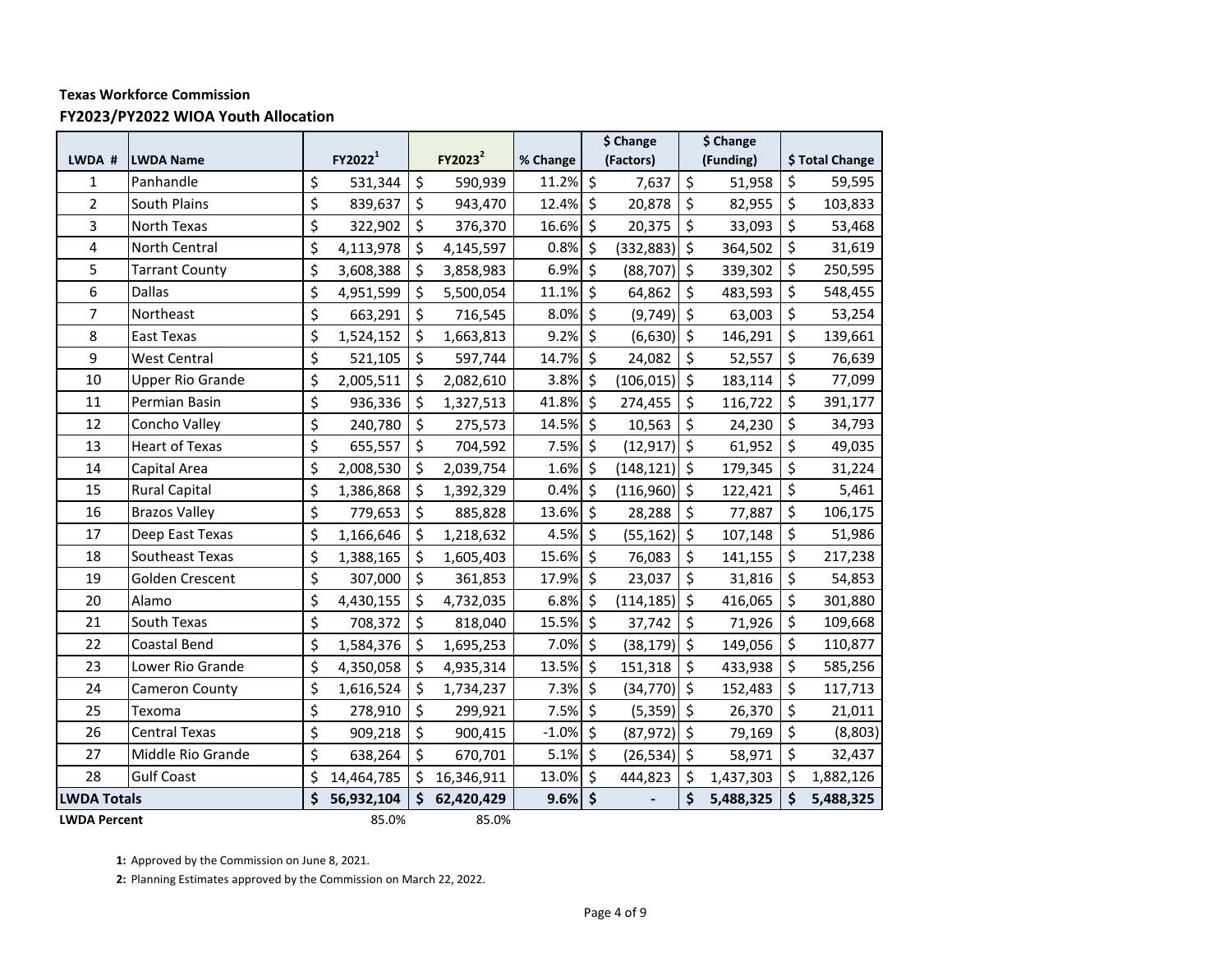### **FY2023/PY2022 WIOA Dislocated Worker Allocation**

|                     |                         |                                |                     |                          |                     | $\%$   |                          | \$ Change  |                          | \$ Change  |                 |
|---------------------|-------------------------|--------------------------------|---------------------|--------------------------|---------------------|--------|--------------------------|------------|--------------------------|------------|-----------------|
| LWDA #              | <b>LWDA Name</b>        |                                | FY2022 <sup>1</sup> |                          | FY2023 <sup>2</sup> | Change |                          | (Factors)  |                          | (Funding)  | \$ Change       |
| 1                   | Panhandle               | \$                             | 714,684             | $\zeta$                  | 873,252             | 22.2%  | $\overline{\mathcal{S}}$ | (27, 263)  | \$                       | 185,831    | \$<br>158,568   |
| $\overline{2}$      | <b>South Plains</b>     | \$                             | 740,456             | $\zeta$                  | 1,043,021           | 40.9%  | $\boldsymbol{\zeta}$     | 80,606     | \$                       | 221,959    | \$<br>302,565   |
| 3                   | <b>North Texas</b>      | \$                             | 719,852             | $\overline{\mathcal{S}}$ | 777,480             | 8.0%   | \$                       | (107, 823) | \$                       | 165,451    | \$<br>57,628    |
| 4                   | <b>North Central</b>    | \$                             | 5,587,297           | \$                       | 6,103,735           | 9.2%   | \$                       | (782, 462) | \$                       | 1,298,900  | \$<br>516,438   |
| 5                   | <b>Tarrant County</b>   | \$                             | 3,485,210           | $\zeta$                  | 4,490,187           | 28.8%  | $\zeta$                  | 49,447     | $\zeta$                  | 955,530    | \$<br>1,004,977 |
| 6                   | Dallas                  | \$                             | 4,768,536           | \$                       | 5,855,977           | 22.8%  | \$                       | (158, 735) | \$                       | 1,246,176  | \$<br>1,087,441 |
| 7                   | Northeast               | \$                             | 935,471             | \$                       | 1,397,994           | 49.4%  | \$                       | 165,024    | \$                       | 297,499    | \$<br>462,523   |
| 8                   | <b>East Texas</b>       | \$                             | 1,886,337           | \$                       | 2,591,345           | 37.4%  | \$                       | 153,560    | \$                       | 551,448    | \$<br>705,008   |
| 9                   | <b>West Central</b>     | \$                             | 962,022             | $\overline{\mathcal{S}}$ | 1,207,983           | 25.6%  | \$                       | (11, 102)  | $\overline{\mathcal{S}}$ | 257,063    | \$<br>245,961   |
| 10                  | <b>Upper Rio Grande</b> | \$                             | 1,298,768           | $\zeta$                  | 1,523,468           | 17.3%  | \$                       | (99, 500)  | \$                       | 324,200    | \$<br>224,700   |
| 11                  | Permian Basin           | \$                             | 1,122,577           | \$                       | 1,655,717           | 47.5%  | \$                       | 180,796    | \$                       | 352,344    | \$<br>533,140   |
| 12                  | Concho Valley           | $\boldsymbol{\dot{\varsigma}}$ | 495,433             | $\zeta$                  | 687,671             | 38.8%  | \$                       | 45,898     | \$                       | 146,340    | \$<br>192,238   |
| 13                  | <b>Heart of Texas</b>   | \$                             | 1,046,012           | $\zeta$                  | 1,299,173           | 24.2%  | \$                       | (23, 308)  | \$                       | 276,469    | \$<br>253,161   |
| 14                  | Capital Area            | \$                             | 2,513,117           | \$                       | 2,524,235           | 0.4%   | \$                       | (526, 050) | \$                       | 537,168    | \$<br>11,118    |
| 15                  | <b>Rural Capital</b>    | \$                             | 1,952,965           | \$                       | 2,087,227           | 6.9%   | $\zeta$                  | (309, 908) | \$                       | 444,170    | \$<br>134,262   |
| 16                  | <b>Brazos Valley</b>    | \$                             | 883,330             | $\zeta$                  | 1,074,515           | 21.6%  | \$                       | (37, 476)  | \$                       | 228,661    | \$<br>191,185   |
| 17                  | Deep East Texas         | \$                             | 865,645             | \$                       | 1,246,964           | 44.1%  | \$                       | 115,960    | \$                       | 265,359    | \$<br>381,319   |
| 18                  | Southeast Texas         | \$                             | 943,354             | $\overline{\mathcal{S}}$ | 1,461,353           | 54.9%  | \$                       | 207,017    | \$                       | 310,982    | \$<br>517,999   |
| 19                  | Golden Crescent         | \$                             | 709,383             | $\zeta$                  | 883,477             | 24.5%  | \$                       | (13, 913)  | \$                       | 188,007    | \$<br>174,094   |
| 20                  | Alamo                   | \$                             | 4,499,401           | \$                       | 5,181,348           | 15.2%  | \$                       | (420, 665) | \$                       | 1,102,612  | \$<br>681,947   |
| 21                  | South Texas             | \$                             | 428,122             | $\overline{\mathcal{S}}$ | 669,359             | 56.3%  | $\overline{\mathcal{S}}$ | 98,795     | \$                       | 142,442    | \$<br>241,237   |
| 22                  | <b>Coastal Bend</b>     | \$                             | 1,314,043           | \$                       | 1,708,397           | 30.0%  | \$                       | 30,800     | \$                       | 363,554    | \$<br>394,354   |
| 23                  | Lower Rio Grande        | \$                             | 1,800,101           | \$                       | 2,960,428           | 64.5%  | \$                       | 530,336    | \$                       | 629,991    | \$<br>1,160,327 |
| 24                  | Cameron County          | \$                             | 856,882             | $\overline{\xi}$         | 997,338             | 16.4%  | \$                       | (71, 782)  | \$                       | 212,238    | \$<br>140,456   |
| 25                  | Texoma                  | \$                             | 554,162             | $\zeta$                  | 717,178             | 29.4%  | \$                       | 10,398     | \$                       | 152,618    | \$<br>163,016   |
| 26                  | <b>Central Texas</b>    | \$                             | 941,275             | \$                       | 1,201,477           | 27.6%  | \$                       | 4,523      | \$                       | 255,679    | \$<br>260,202   |
| 27                  | Middle Rio Grande       | \$                             | 428,036             | $\overline{\mathcal{S}}$ | 617,271             | 44.2%  | $\overline{\mathcal{S}}$ | 57,878     | \$                       | 131,357    | \$<br>189,235   |
| 28                  | <b>Gulf Coast</b>       | \$                             | 11,683,480          | \$                       | 15,933,046          | 36.4%  | \$                       | 858,949    | \$                       | 3,390,617  | \$<br>4,249,566 |
| <b>LWDA Totals</b>  |                         | \$                             | 54,135,951          | \$                       | 68,770,616          | 27.0%  | \$                       |            | \$                       | 14,634,665 | \$14,634,665    |
| <b>LWDA Percent</b> |                         |                                | 82.5%               |                          | 82.5%               |        |                          |            |                          |            |                 |

**1:** Approved by the Commission on June 8, 2021.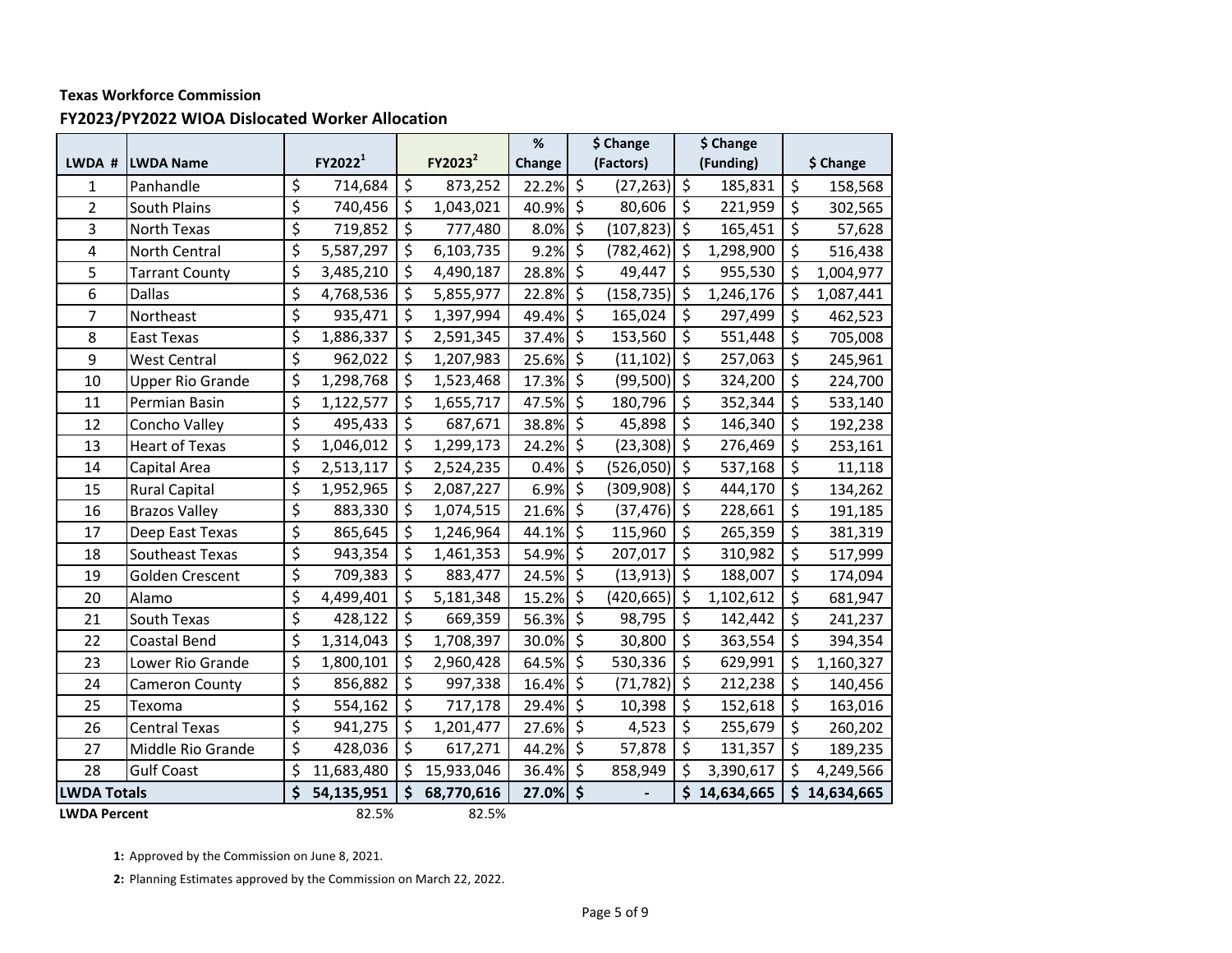#### **FY2023/PY2022 WIOA Rapid Response Allocation**

|                    |                             |                                 |                     |                          |                     |          |               |                          | <b>Expended Last</b> |         | FY2022               |
|--------------------|-----------------------------|---------------------------------|---------------------|--------------------------|---------------------|----------|---------------|--------------------------|----------------------|---------|----------------------|
|                    |                             |                                 |                     |                          |                     |          |               |                          | 12 Months            |         | <b>Contract</b>      |
| LWDA #             | <b>LWDA Name</b>            |                                 | FY2022 <sup>1</sup> |                          | FY2023 <sup>2</sup> | % Change | \$ Change     |                          | (Feb21-Jan22)        |         | Balance <sup>3</sup> |
| $\mathbf{1}$       | Panhandle                   | \$                              | 16,984              | $\zeta$                  | 21,226              | 25.0% \$ | 4,242         | \$                       | 4,349                | $\zeta$ | 13,591               |
| $\overline{2}$     | <b>South Plains</b>         | \$                              | 17,244              | $\zeta$                  | 22,941              | 33.0% \$ | 5,697         | $\ddot{\mathsf{S}}$      | 932                  | l\$     | 16,858               |
| 3                  | <b>North Texas</b>          | \$                              | 17,036              | $\zeta$                  | 20,258              | 18.9% \$ | 3,222         | \$                       | 41,581               | \$ ا    | 6,856                |
| 4                  | North Central               | \$                              | 66,202              | $\ddot{\mathsf{S}}$      | 74,059              | 11.9% \$ | 7,857         | \$                       | 53,104               | ۱\$     | 35,533               |
| 5                  | <b>Tarrant County</b>       | \$                              | 44,969              | $\ddot{\mathsf{S}}$      | 57,760              | 28.4% \$ | 12,791        | \$                       | 34,234               | \$ ا    | 13,826               |
| 6                  | <b>Dallas</b>               | $\overline{\xi}$                | 57,932              | $\vert \mathsf{S} \vert$ | 71,556              | 23.5% \$ | 13,624        | \$                       | 82,898               | l\$     | 30,100               |
| $\overline{7}$     | Northeast                   | $\overline{\varsigma}$          | 19,214              | \$                       | 26,526              | 38.1% \$ | 7,312         | \$                       | 14,510               | \$      | 7,336                |
| 8                  | <b>East Texas</b>           | $\overline{\varsigma}$          | 28,819              | $\vert$ \$               | 38,580              | 33.9% \$ | 9,761         | $\zeta$                  | 4,320                | l \$    | 24,531               |
| 9                  | <b>West Central</b>         | $\overline{\xi}$                | 19,482              | $\overline{\mathcal{S}}$ | 24,607              | 26.3% \$ | 5,125         | $\overline{\mathcal{S}}$ | 352                  | l \$    | 19,130               |
| 10                 | <b>Upper Rio Grande</b>     | $\overline{\xi}$                | 22,884              | $\zeta$                  | 27,794              | 21.5% \$ | 4,910         | \$                       | 20,379               | l\$     | 9,001                |
| 11                 | Permian Basin               | $\overline{\varsigma}$          | 21,104              | \$                       | 29,129              | 38.0% \$ | 8,025         | $\ddot{\mathsf{S}}$      |                      | \$      | 21,104               |
| 12                 | Concho Valley               | \$                              | 14,769              | $\zeta$                  | 19,351              | 31.0% \$ | 4,582         | $\zeta$                  | 9,153                | $\zeta$ | 4,714                |
| 13                 | <b>Heart of Texas</b>       | $\overline{\xi}$                | 20,331              | \$                       | 25,528              | 25.6% \$ | 5,197         | $\zeta$                  | 3,989                | l \$    | 19,405               |
| 14                 | Capital Area                | \$                              | 35,150              | $\zeta$                  | 37,902              | 7.8% \$  | 2,752         | $\zeta$                  | 1,347                | l \$    | 34,636               |
| 15                 | <b>Rural Capital</b>        | \$                              | 29,492              | $\ddot{\mathsf{S}}$      | 33,488              | 13.5% \$ | 3,996         | $\ddot{\mathsf{S}}$      | 28,371               | l\$     | 12,090               |
| 16                 | <b>Brazos Valley</b>        | \$                              | 18,688              | $\zeta$                  | 23,259              | 24.5% \$ | 4,571         | $\zeta$                  | 150                  | l \$    | 18,683               |
| 17                 | Deep East Texas             | $\overline{\xi}$                | 18,509              | \$                       | 25,001              | 35.1% \$ | 6,492         | $\zeta$                  | 8,089                | Ŝ.      | 12,242               |
| 18                 | Southeast Texas             | \$                              | 19,294              | \$                       | 27,166              | 40.8% \$ | 7,872         | \$                       | 32,548               | l \$    | 9,517                |
| 19                 | Golden Crescent             | $\overline{\varsigma}$          | 16,930              | $\zeta$                  | 21,329              | 26.0% \$ | 4,399         | $\zeta$                  | 11,054               | l\$     | 10,285               |
| 20                 | Alamo                       | $\overline{\xi}$                | 55,214              | $\ddot{\mathsf{S}}$      | 64,742              | 17.3% \$ | 9,528         | $\zeta$                  | 94,387               | lś      | 11,340               |
| 21                 | South Texas                 | $\overline{\xi}$                | 14,089              | $\ddot{\mathsf{S}}$      | 19,166              | 36.0% \$ | 5,077         | $\zeta$                  | 2,041                | l \$    | 13,283               |
| 22                 | Coastal Bend                | \$                              | 23,038              | $\zeta$                  | 29,662              | 28.8% \$ | 6,624         | $\zeta$                  | 3,783                | \$      | 20,052               |
| 23                 | Lower Rio Grande            | $\overline{\varsigma}$          | 27,948              | $\zeta$                  | 42,308              | 51.4% \$ | 14,360        | \$                       | 6,349                | l\$     | 21,818               |
| 24                 | Cameron County              | \$                              | 18,420              | \$                       | 22,479              | 22.0% \$ | 4,059         | Ŝ.                       | 84                   | l \$    | 18,420               |
| 25                 | Texoma                      | $\overline{\xi}$                | 15,363              | $\ddot{\mathsf{S}}$      | 19,649              | 27.9% \$ | 4,286         | $\ddot{\mathsf{S}}$      | 8,380                | \$ ا    | 11,270               |
| 26                 | <b>Central Texas</b>        | \$                              | 19,273              | $\vert$ \$               | 24,541              | 27.3% \$ | 5,268         | $\ddot{\mathsf{S}}$      | 19,883               | \$ ا    | 2,452                |
| 27                 | Middle Rio Grande           | \$                              | 14,089              | $\zeta$                  | 18,640              | 32.3% \$ | 4,551         | $\zeta$                  |                      | $\zeta$ | 14,089               |
| 28                 | <b>Gulf Coast</b>           | \$                              | 127,775             | $\ddot{\mathsf{S}}$      | 173,332             | 35.7% \$ | 45,557        | $\mathsf{S}$             | 56,566               | l \$    | 97,881               |
| <b>LWDA Totals</b> |                             | $\overline{\boldsymbol{\zeta}}$ | 820,242             | \$                       | 1,041,979           | 27.0%    | \$<br>221,737 | Ś                        | 542,833              | Ŝ.      | 530,043              |
|                    | LWDA % of WIOA DW Allotment |                                 | 1.25%               |                          | 1.25%               |          |               |                          |                      |         |                      |

**1:** Approved by the Commission on June 8, 2021.

**2:** Planning Estimate approved by the Commission on March 22 2022. Funding is determined on the basis of one-third (1/3) of total divided for 28 LWDAs (i.e., equal base amount) and two-thirds (2/3) on the basis of each LWDA's relative proportion of the WIOA Dislocated Worker Allocation.

**3:** Contract balance as of February 28, 2022.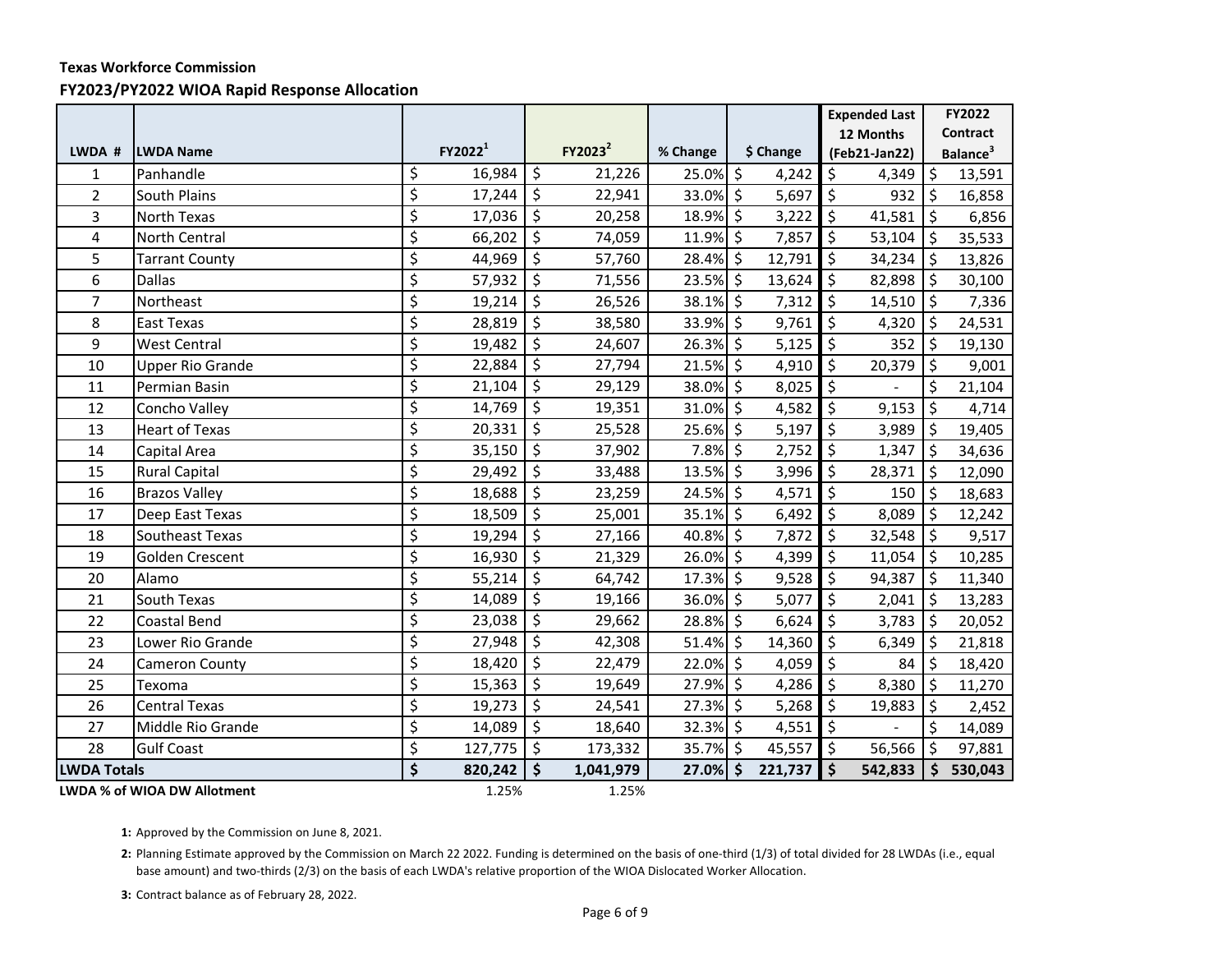**FY2023/PY2022 Adult Education and Literacy Program Funding Summary Allocation**

| LWDA #         | <b>LWDA Name</b>        | FY2022 <sup>1</sup> |                          | FY2023 <sup>2</sup> | %<br>Change            |                          | \$ Change<br>(Factors) |                          | \$ Change<br>(Funding) |                          | \$ Total Change |
|----------------|-------------------------|---------------------|--------------------------|---------------------|------------------------|--------------------------|------------------------|--------------------------|------------------------|--------------------------|-----------------|
| 1              | Panhandle               | \$<br>1,317,104     | \$                       | 1,357,406           | $3.1\%$ \$             |                          | (8, 842)               | \$                       | 49,144                 | \$                       | 40,302          |
| $\overline{2}$ | South Plains            | \$<br>1,259,227     | \$                       | 1,286,121           | 2.1%                   | \$                       | $(16, 655)$ \$         |                          | 43,549                 | \$                       | 26,894          |
| 3              | North Texas             | \$<br>707,190       | \$                       | 704,524             | $-0.4%$                | $\overline{\mathcal{S}}$ | (27, 470)              | $\zeta$                  | 24,804                 | \$                       | (2,666)         |
| 4              | North Central           | \$<br>6,331,979     | \$                       | 6,963,882           | 10.0%                  | $\overline{\xi}$         | 375,600                | $\zeta$                  | 256,303                | $\overline{\xi}$         | 631,903         |
| 5              | <b>Tarrant County</b>   | \$<br>5,109,867     | \$                       | 5,388,278           | $5.4\%$ $\overline{5}$ |                          | 79,827                 | $\overline{\mathcal{S}}$ | 198,584                | $\overline{\mathcal{S}}$ | 278,411         |
| 6              | Dallas                  | \$<br>7,886,234     | \$                       | 7,797,660           | $-1.1%$                | \$                       | (375, 745)             | ډ∣                       | 287,171                | \$                       | (88, 574)       |
| $\overline{7}$ | Northeast               | \$<br>898,251       | \$                       | 903,747             | 0.6%                   | $\overline{\xi}$         | $(24,993)$ \$          |                          | 30,489                 | \$                       | 5,496           |
| 8              | East Texas              | \$<br>2,433,630     | \$                       | 2,478,549           | 1.8%                   | \$                       | $(42, 704)$ \$         |                          | 87,623                 | \$                       | 44,919          |
| 9              | <b>West Central</b>     | \$<br>992,505       | \$                       | 1,021,832           | 3.0%                   | $\overline{\mathcal{S}}$ | $(6,612)$ \$           |                          | 35,939                 | \$                       | 29,327          |
| 10             | <b>Upper Rio Grande</b> | \$<br>2,760,728     | \$                       | 2,885,229           | 4.5%                   | \$                       | 23,403                 | $\zeta$                  | 101,098                | $\overline{\xi}$         | 124,501         |
| 11             | Permian Basin           | \$<br>1,631,642     | \$                       | 1,616,658           | $-0.9\%$ \$            |                          | $(73,056)$ \$          |                          | 58,072                 | \$                       | (14, 984)       |
| 12             | Concho Valley           | \$<br>542,821       | \$                       | 559,019             | 3.0%                   | \$                       | (4, 117)               | $\zeta$                  | 20,315                 | \$                       | 16,198          |
| 13             | <b>Heart of Texas</b>   | \$<br>1,085,662     | \$                       | 1,104,900           | 1.8%                   | $\overline{\xi}$         | (19, 745)              | $\zeta$                  | 38,983                 | $\overline{\xi}$         | 19,238          |
| 14             | Capital Area            | \$<br>2,964,255     | \$                       | 3,093,684           | 4.4%                   | \$                       | 15,148                 | \$                       | 114,281                | $\overline{\mathsf{S}}$  | 129,429         |
| 15             | <b>Rural Capital</b>    | \$<br>2,373,471     | \$                       | 2,622,496           | 10.5%                  | $\overline{\xi}$         | 153,031                | \$                       | 95,994                 | \$                       | 249,025         |
| 16             | <b>Brazos Valley</b>    | \$<br>924,153       | $\overline{\mathcal{S}}$ | 953,725             | $3.2\%$ \$             |                          | (5,077)                | ऽ                        | 34,649                 | $\overline{\mathsf{S}}$  | 29,572          |
| 17             | Deep East Texas         | \$<br>1,221,302     | \$                       | 1,227,601           | $0.5\%$ \$             |                          | (36, 689)              | 5                        | 42,988                 | \$                       | 6,299           |
| 18             | Southeast Texas         | \$<br>1,104,229     | \$                       | 1,149,454           | 4.1%                   | \$                       | 2,737                  | \$                       | 42,488                 | $\overline{\xi}$         | 45,225          |
| 19             | Golden Crescent         | \$<br>680,089       | \$                       | 697,729             | $2.6\%$ \$             |                          | (7,626)                | $\ddot{\phi}$            | 25,266                 | $\overline{\mathcal{S}}$ | 17,640          |
| 20             | Alamo                   | \$<br>6,793,909     | \$                       | 7,150,569           | 5.2%                   | \$                       | 106,106                | \$                       | 250,554                | \$                       | 356,660         |
| 21             | South Texas             | \$<br>1,183,498     | \$                       | 1,182,488           | $-0.1%$                | \$                       | (43, 897)              | $\ddot{\circ}$           | 42,887                 | \$                       | (1,010)         |
| 22             | Coastal Bend            | \$<br>1,869,828     | \$                       | 1,831,166           | $-2.1%$                | \$                       | (101, 358)             | \$                       | 62,696                 | $\overline{\xi}$         | (38, 662)       |
| 23             | Lower Rio Grande        | \$<br>3,649,889     | \$                       | 3,743,338           | 2.6%                   | \$                       | (40, 711)              | $\ddot{\mathsf{s}}$      | 134,160                | \$                       | 93,449          |
| 24             | Cameron County          | \$<br>1,662,427     | \$                       | 1,702,474           | 2.4%                   | \$                       | (20, 914)              | $\ddot{\phi}$            | 60,961                 | \$                       | 40,047          |
| 25             | Texoma                  | \$<br>652,815       | \$                       | 665,891             | 2.0%                   | $\overline{\xi}$         | (11,049)               | $\zeta$                  | 24,125                 | $\overline{\xi}$         | 13,076          |
| 26             | <b>Central Texas</b>    | \$<br>1,276,133     | \$                       | 1,356,497           | 6.3%                   | $\overline{\mathcal{S}}$ | 35,879                 | \$                       | 44,485                 | \$                       | 80,364          |
| 27             | Middle Rio Grande       | \$<br>822,067       | $\overline{\xi}$         | 782,110             | $-4.9%$                | $\overline{\xi}$         | (67, 761)              | ऽ                        | 27,804                 | $\overline{\mathcal{S}}$ | (39, 957)       |
| 28             | <b>Gulf Coast</b>       | \$<br>19,147,929    | \$                       | 20,022,467          | 4.6%                   | \$                       | 143,290                | \$                       | 731,248                | $\boldsymbol{\zeta}$     | 874,538         |
| <b>Total</b>   |                         | \$<br>79,282,834    | \$                       | 82,249,494          | $3.7%$ \$              |                          |                        | \$                       | 2,966,660              | \$                       | 2,966,660       |

**1:** Approved by the Commission on June 8, 2021.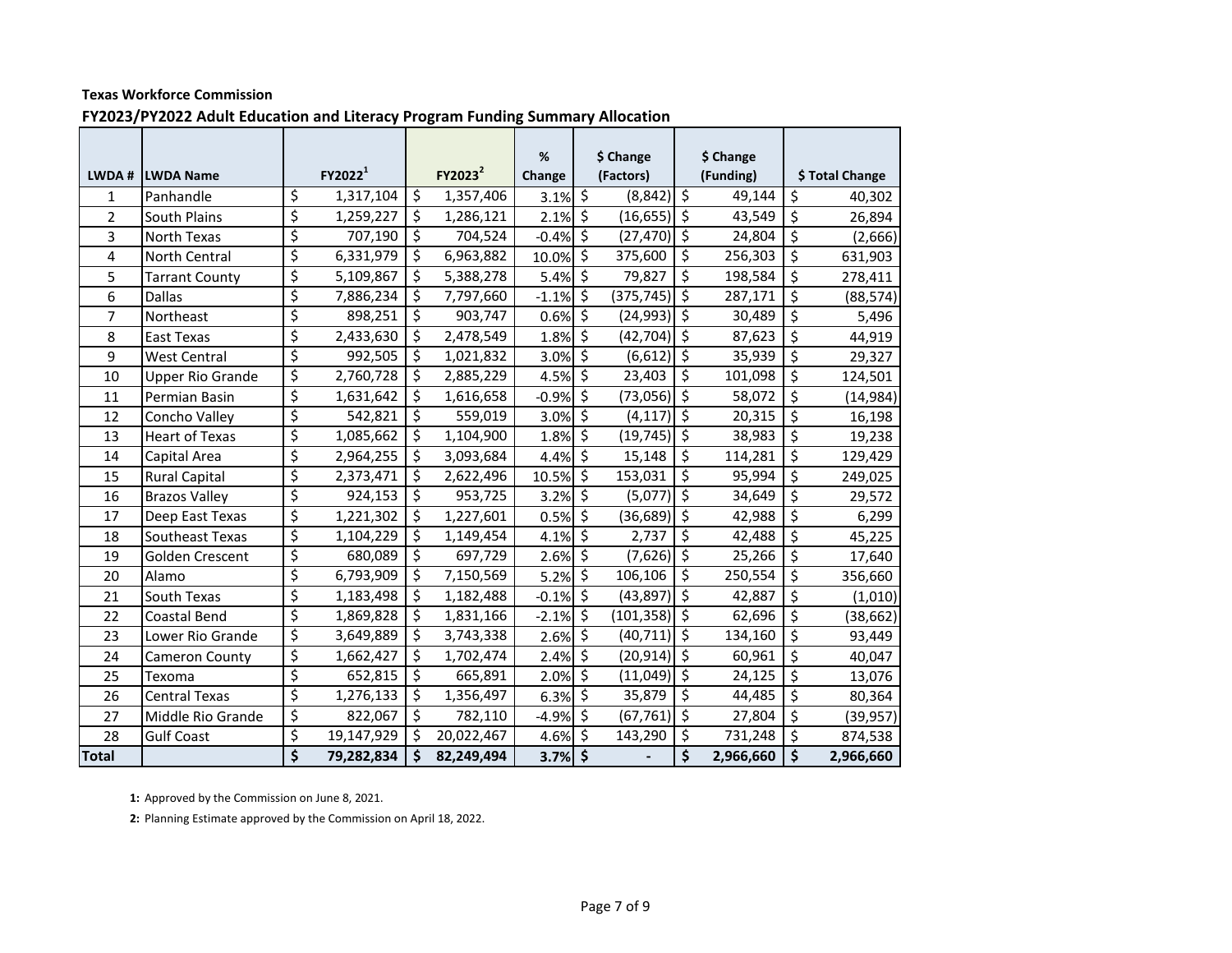|                     |                                    |                         | <b>AEFLA Federal</b>    |            | <b>State GR</b>       |                     | <b>AEFLA Funds for</b> |          | <b>TANF and TANF</b> |                   | <b>AEL Allocation</b> |                          | <b>AEL Performance</b>            |          | <b>AEL Professional</b><br><b>Development</b><br>(State GR<br>$Match$ <sup>2</sup> |
|---------------------|------------------------------------|-------------------------|-------------------------|------------|-----------------------|---------------------|------------------------|----------|----------------------|-------------------|-----------------------|--------------------------|-----------------------------------|----------|------------------------------------------------------------------------------------|
|                     | LWDA # LWDA Name                   |                         | <b>Funds</b>            |            | <b>Matching Funds</b> |                     | <b>EL/Civics</b>       |          | <b>MOE</b>           |                   | <b>Total</b>          |                          | <b>Based Funding</b> <sup>1</sup> |          |                                                                                    |
| 1                   | Panhandle                          | \$                      | 974,415<br>$923,245$ \$ | \$         | 156,925               | \$                  | 130,346                | \$       | 95,720               | Ś.                | 1,357,406             | $\zeta$<br>\$            | 27,148                            | \$<br>\$ | 24,543                                                                             |
| $\overline{2}$<br>3 | South Plains<br><b>North Texas</b> | \$<br>\$                |                         |            | 148,683               | \$<br>\$            | 123,499                | \$<br>\$ | 90,694               | $\vert$ \$<br>۱\$ | 1,286,121<br>704,524  | \$                       | 25,722<br>14,090                  | \$       | 23,254<br>12,737                                                                   |
| $\overline{4}$      | <b>North Central</b>               | \$                      | 505,745<br>4,999,041 \$ | $\zeta$    | 81,447<br>805,069     | \$                  | 67,651<br>668,699      | \$       | 49,681<br>491,073 \$ |                   | 6,963,882             | \$                       | 139,277                           | \$       | 125,905                                                                            |
| 5                   | <b>Tarrant County</b>              | \$                      | $3,867,989$ \$          |            | 622,919               | $\zeta$             | 517,404                | \$       | 379,966              | \$                | 5,388,278             | $\zeta$                  | 107,766                           | \$       | 97,417                                                                             |
| 6                   | <b>Dallas</b>                      | \$                      | 5,597,569               | \$         | 901,459               | \$                  | 748,763                | \$       | 549,869              | \$                | 7,797,660             | $\overline{\mathcal{S}}$ | 155,953                           | \$       | 140,978                                                                            |
| $\overline{7}$      | Northeast                          | \$                      | 648,756                 | \$         | 104,478               | \$                  | 86,784                 | \$       | 63,729               | \$ ا              | 903,747               | \$                       | 18,074                            | Ś.       | 16,340                                                                             |
| 8                   | <b>East Texas</b>                  | $\overline{\xi}$        | 1,779,232               | \$         | 286,536               | \$                  | 238,000                | \$       | 174,781              | $\vert \zeta$     | 2,478,549             | $\zeta$                  | 49,571                            | \$       | 44,811                                                                             |
| 9                   | <b>West Central</b>                | \$                      | 733,525                 | \$         | 118,130               | $\zeta$             | 98,119                 | \$       | 72,058               | \$                | 1,021,832             | \$                       | 20,437                            | \$       | 18,475                                                                             |
| 10                  | <b>Upper Rio Grande</b>            | \$                      | 2,071,169               | \$         | 333,551               | $\zeta$             | 277,052                | \$       | 203,457              | -\$               | 2,885,229             | \$                       | 57,705                            | \$       | 52,163                                                                             |
| 11                  | Permian Basin                      | \$                      | 1,160,522               | \$         | 186,894               | \$                  | 155,240                | \$       | 114,002              | \$                | 1,616,658             | $\zeta$                  | 32,333                            | \$       | 29,229                                                                             |
| 12                  | Concho Valley                      | \$                      | 401,294                 | \$         | 64,625                | Ŝ.                  | 53,679                 | \$       | 39,421               | \$ ا              | 559,019               | \$                       | 11,180                            | Ś.       | 10,105                                                                             |
| 13                  | <b>Heart of Texas</b>              | \$                      | 793,155                 | $\zeta$    | 127,734               | \$                  | 106,097                | \$       | 77,914               | $\vert$ \$        | 1,104,900             | \$                       | 22,098                            | \$       | 19,977                                                                             |
| 14                  | Capital Area                       | \$                      | 2,220,809               | $\vert$ \$ | 357,649               | \$                  | 297,068                | \$       | $218,158$ \$         |                   | 3,093,684             | $\zeta$                  | 61,874                            | \$       | 55,932                                                                             |
| 15                  | <b>Rural Capital</b>               | \$                      | 1,882,564               | $\zeta$    | 303,178               | $\zeta$             | 251,822                | $\zeta$  | 184,932 \$           |                   | 2,622,496             | $\zeta$                  | 52,450                            | \$       | 47,414                                                                             |
| 16                  | <b>Brazos Valley</b>               | \$                      | 684,636                 | \$         | 110,256               | $\zeta$             | 91,579                 | \$       | 67,254               | \$                | 953,725               | $\zeta$                  | 19,075                            | \$       | 17,244                                                                             |
| 17                  | Deep East Texas                    | \$                      | 881,236                 | \$         | 141,919               | \$                  | 117,879                | \$       | 86,567               | l \$              | 1,227,601             | \$                       | 24,552                            | \$       | 22,195                                                                             |
| 18                  | Southeast Texas                    | \$                      | 825,138                 | \$         | 132,885               | \$                  | 110,375                | \$       | $81,056$ \$          |                   | 1,149,454             | \$                       | 22,989                            | \$       | 20,782                                                                             |
| 19                  | Golden Crescent                    | $\overline{\mathsf{S}}$ | 500,867                 | $\zeta$    | 80,662                | \$                  | 66,998                 | \$       | 49,202               | $\vert$ \$        | 697,729               | $\zeta$                  | 13,955                            | \$       | 12,615                                                                             |
| 20                  | Alamo                              | \$                      | 5,133,050               | $\zeta$    | 826,652               | $\zeta$             | 686,630                | \$       | 504,237              | \$                | 7,150,569             | \$                       | 143,011                           | \$       | 129,277                                                                            |
| 21                  | South Texas                        | \$                      | 848,853                 | \$         | 136,703               | \$                  | 113,546                | \$       | 83,386               | \$                | 1,182,488             | $\zeta$                  | 23,650                            | \$       | 21,379                                                                             |
| 22                  | Coastal Bend                       | \$                      | 1,314,508               | \$         | 211,695               | Ŝ.                  | 175,835                | Ś.       | 129,128              | Ŝ.                | 1,831,166             | Ŝ.                       | 36,623                            | Ś.       | 33,107                                                                             |
| 23                  | Lower Rio Grande                   | \$                      | 2,687,165               | \$         | 432,754               | \$                  | 359,451                | \$       | 263,968 \$           |                   | 3,743,338             | \$                       | 74,867                            | \$       | 67,677                                                                             |
| 24                  | <b>Cameron County</b>              | $\overline{\mathsf{S}}$ | $1,222,125$ \$          |            | 196,817               | $\zeta$             | 163,478                | \$       | 120,054 \$           |                   | 1,702,474             | $\zeta$                  | 34,049                            | \$       | 30,780                                                                             |
| 25                  | Texoma                             | \$                      | 478,012 \$              |            | 76,981                | $\zeta$             | $63,941$ \$            |          | 46,957               | $\vert$ \$        | 665,891               | $\zeta$                  | 13,318                            | \$       | 12,039                                                                             |
| 26                  | <b>Central Texas</b>               | \$                      | 973,765                 | \$         | 156,818               | \$                  | 130,256                | \$       | 95,658               | \$                | 1,356,497             | $\zeta$                  | 27,130                            | \$       | 24,525                                                                             |
| 27                  | Middle Rio Grande                  | \$                      | 561,441                 | \$         | 90,416                | Ŝ.                  | 75,102                 | Ś.       | 55,151               | Ś.                | 782,110               | \$                       | 15,642                            | Ś.       | 14,141                                                                             |
| 28                  | <b>Gulf Coast</b>                  | \$                      | 14,373,176 \$           |            | 2,314,725             | Ś.                  | 1,922,639              | Ŝ.       | 1,411,927            |                   | \$20,022,467          | Ŝ.                       | 400,451                           | Ś        | 361,990                                                                            |
| <b>Total</b>        |                                    | \$                      | 59,043,002              | \$         | 9,508,560             | $\ddot{\bm{\zeta}}$ | 7,897,932              | \$       | 5,800,000            |                   | \$82,249,494          | $\dot{\mathsf{s}}$       | 1,644,990                         | \$       | 1,487,031                                                                          |

#### **Texas Workforce Commission FY2023/PY2022 Adult Education and Literacy Program Funding Summary Allocation**

**1:** The total for AEL Performance Based Funding is determined based on 2 percent of the total AEL allocation.

**2:** The total for AEL Professional Development is determined based on 2 percent of the total AEL allocation, excluding EL/Civics funding.